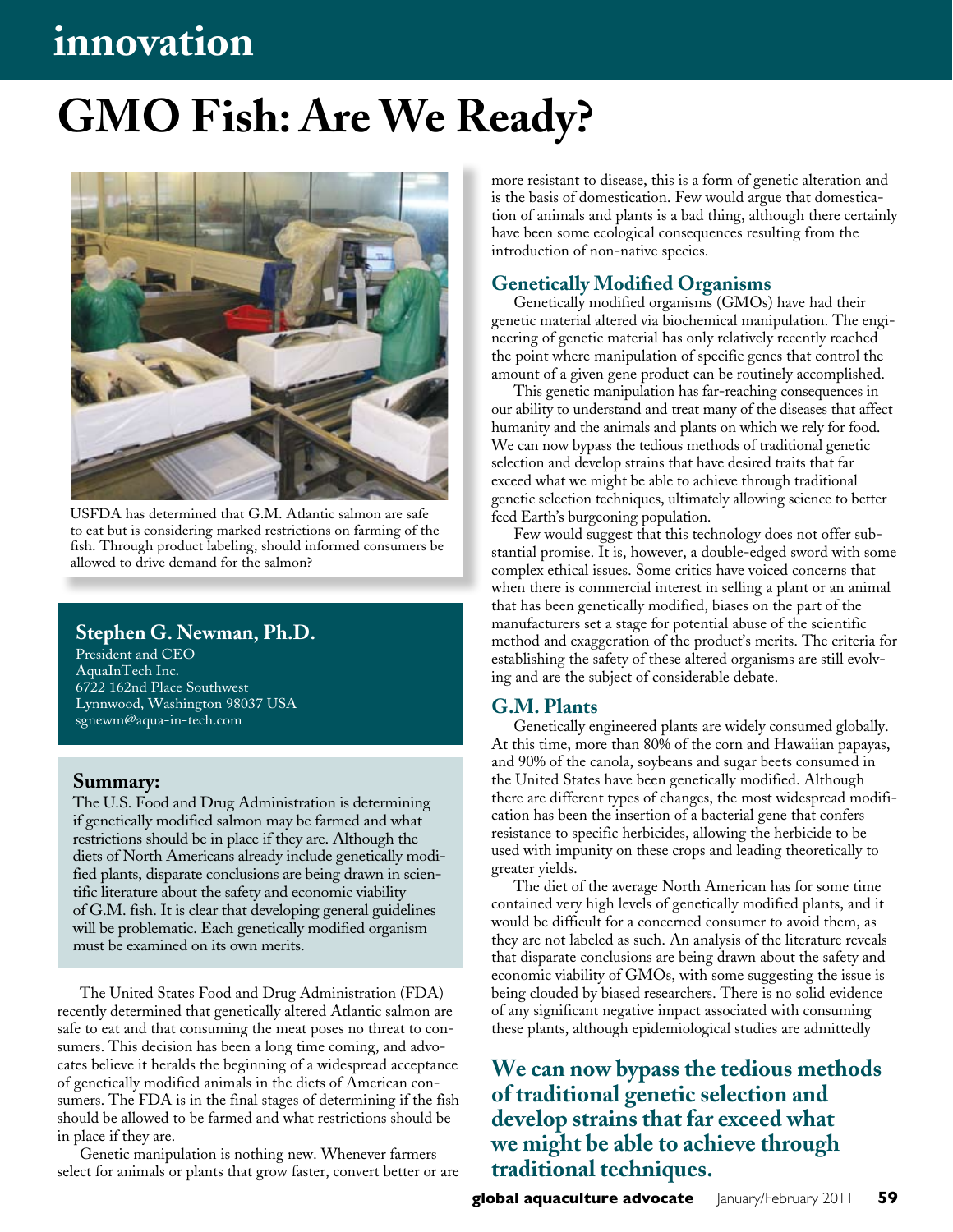lacking and work is ongoing.

Pigs, cows, chickens and some fish species – zebra fish, goldfish, carp, silver carp, mud loaches, tilapia, channel catfish and salmonids including rainbow trout – have all been successfully altered by adding genes or modifying the control of existing genes. None has been commercialized except the zebra fish, a tropical species sold for home hobbyists. No animals genetically modified using biochemical techniques are currently sold for human consumption.

# **Disparate conclusions are being drawn about the viability of GMOs.**

### **Complex Subject**

Genetic modification is a very contentious and complex subject, as it encompasses some very tough questions that must be addressed before widespread dissemination should be allowed. These include, but are not limited to:

1. **What are the potential negative impacts of consuming** 

**the meat?** Typically, the area of greatest concern deals with the potential for genetic changes in the composition of the consumable part of the animal that result in properties that might cause more widespread allergic reactions.

Another important area of concern is the impacts the altered genes will have on consumers eating the fish. Can these gene products cause physiological changes? Are they destroyed by the heat of cooking? Are there indirect effects?

An oft-cited example is growth hormone. Studies suggest that growth hormone levels are linked

# AquaInTech Inc.

#### **Products and Services**

**For the Global Aquaculture Community**

#### *Consulting*

# **Insightful and goal-oriented based on objective scientific analyses**

- **•** Operational technical audits for investors, owners, buyers, processors and their clients
- **•** ACC certification, organic and NGO compliance issues
- **•** Project planning, design and implementation
- **•** Trouble shooting to minimize impact of profit- limiting issues such as disease, water quality and animal husbandry.

**More than 30 years of experience in all facets of aquaculture production.** For complete details, visit **www.shrimpaquaculture.com**.

#### *Products*

**High-quality, low-cost, innovative products** for all your aquaculture production needs. Hatcheries, matu ration units, farms, feed mill ingredients and supple ments, etc. Visit **www.aqua-in-tech.com** for details.

AquaInTech Inc. Telephone/Fax: 425-787-5218 Mobile: 425-239-7682 E-mail: **sgnewm@gmail.com**  to insulin growth factor levels. These, in turn, are linked to certain types of cancer. What, if any, concerns are there when elevated growth hormone levels are present? The evidence to date suggests the risks are minimal, if they exist at all. To be "absolutely sure," more research needs to be done.

- 2. **If animals were to escape, how would that affect local ecosystems?** Would the genes become established in native populations that might breed with escaped animals, and would these confer some advantage (or disadvantage) that could negatively affect the population? Ecosystems can easily be damaged by the inadvertent (or deliberate) introduction of non-native species.
- 3. **What are the real advantages?** Are there changes in the nutritional quality of the meat? Typically farmers want faster growth, disease resistance and the ability to gain nutrients from feeds in a manner that allows less-costly feed formulations to be used.

 Advantages can include impacts on direct costs, such as how much feed costs and how much feed it takes to produce the animal. Will a faster-growing animal result in less time from egg to market and indirectly affect costs, or will increased ability to digest plant proteins allow reduced amounts of dietary fish by-products, making the diet potentially more environmentally friendly? The potential is endless.

### **G.M. Salmon**

The animals that are currently under the looking glass are Atlantic salmon that have the ability to produce excess amounts of growth hormone genetically engineered into them. They contain a growth hormone gene from Chinook salmon and a DNA fragment from another fish species, pout, to control production of this hormone. These are transgenic animals in that foreign genes have been introduced. This is the first such animal that has been subjected to this scrutiny.

Growth hormones are a natural component of the growth process in all animals. What has been done is modifying the ability of the fish to regulate hormone production in a manner that ensures higher than normal levels at specific times in the growth cycle, resulting in fish that grow much more quickly than their non-engineered counterparts.

There is no evidence that the levels of growth hormone expressed would be problematic. Growth hormone levels vary between individual fish, and the overall levels noted by workers in the field do not appear to be outside what could occur naturally.

The growth hormone being controlled by altering its genetics is a protein. The many hormones in animals are produced by a variety of tissues. Hormones are how cells communicate with each other. Natural levels of hormones vary in animals, and many are readily destroyed by the heat of cooking.

# **Growth hormone levels vary between individual fish, and the overall levels noted by workers in the field do not appear to be outside what could occur naturally.**

While there is no sound scientific basis that consumption of the flesh of these fish would in any manner be harmful to those eating it, legitimate criticisms have been leveled about the manner in which this has been determined. Some would argue the